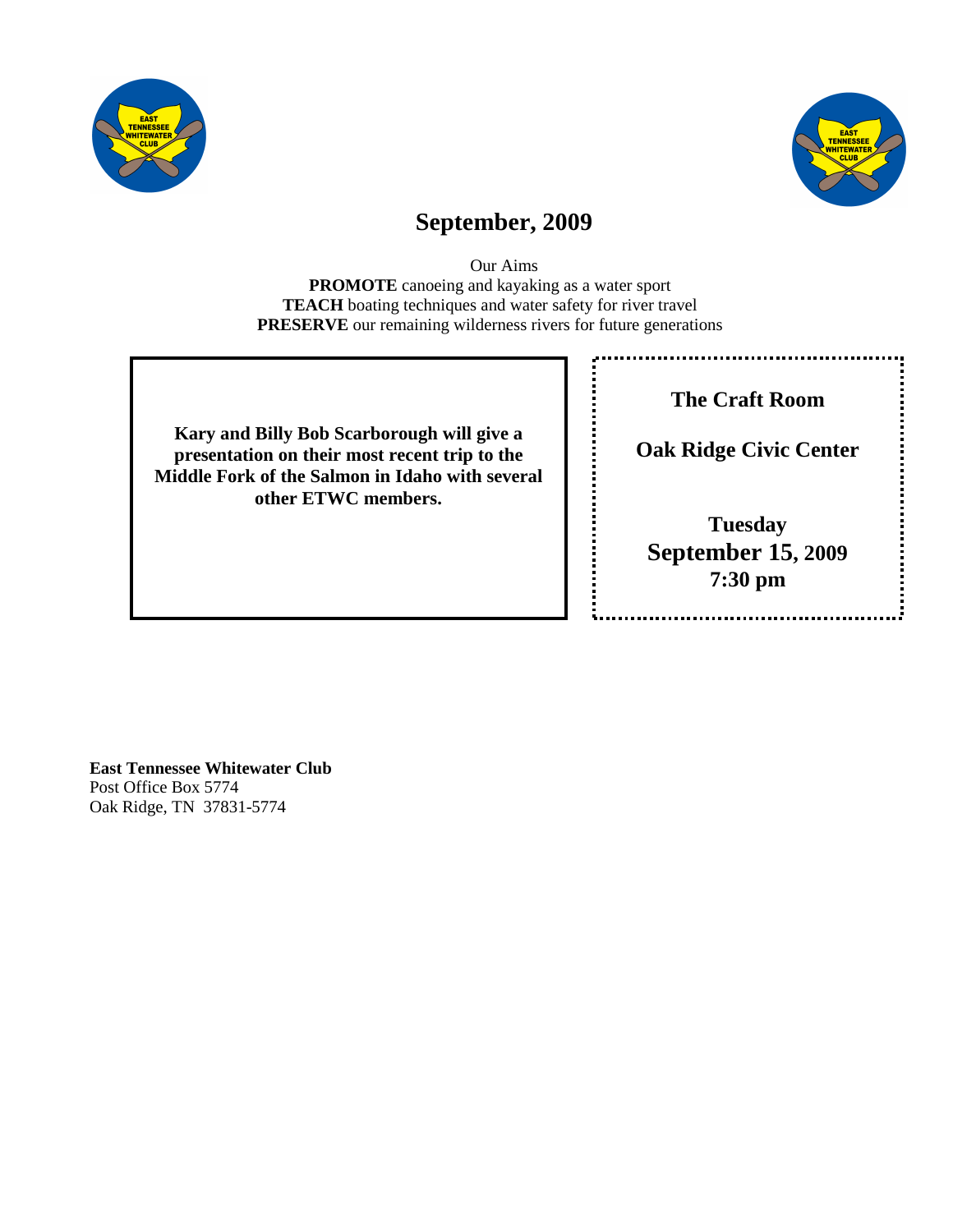# **-OFFICERS FOR 2009-**

| <b>President</b>      | <b>Phil Austin</b>   | 865-483-3049 | psuedolake@yahoo.com.     |
|-----------------------|----------------------|--------------|---------------------------|
| <b>Vice President</b> | <b>Tom Lessick</b>   | 865-376-2132 | thomaslessick@comcast.net |
| <b>Secretary</b>      | Ariana Beste         | 865-228-3819 | bestea@ornl.gov           |
| <b>Treasurer</b>      | Kary Scarborough     | 865-483-7525 | Fcscarbo@bechtel.com      |
| <b>Newsletter</b>     | Derrick Zingg        | 865-675-4184 | zinggds@gmail.com         |
| <b>Trip Planner</b>   |                      |              |                           |
| Membership            | <b>Bill Wilder</b>   | 865-483-1542 | w wilder08@comcast.com    |
| <b>Conservation</b>   | <b>Susan Rishell</b> | 865-482-0175 | susanrishell@yahoo.com    |
| <b>Safety</b>         | <b>Tris West</b>     | 865-670-6647 | tristram@knology.net      |
| <b>Kayak Clinic</b>   | David Fox            | 865-483-5914 | oakridgefox@aol.com       |
| Webmaster             | <b>Woody Austin</b>  | 865-483-3049 | rapidsnow@gmail.com       |

# **! ! ! ! Renew Y**our **Club Membership Now ! ! ! !**

#### **East Tennessee Whitewater Club Membership Renewal for 2009**

Dues are \$15 per year for family membership. Our dues year is the calendar year, Jan 1 to Dec 31. Please renew early in the year.

Send the membership form on the back of the newsletter with a check (payable to ETWC) to: **ETWC P.O. Box 5774 Oak Ridge, TN 37831-5774**

# **NEWSLETTER DEADLINE – 7TH OF EACH MONTH**

Newsletter Editor: Derrick Zingg Phone: 865-675-4184 Email: zinggds@gmail.com Photos in jpeg, gif, or bmp format. Reports and Classifieds as a Word or Text File Document. Newsletter is available in PDF Format-contact the editor for information. Check out our website at http://**www.etwcweb.com**

# **River Gauges by Telephone**

 (800) 899-4435 – **Big Pigeon** (Knoxville) (800) 829-5253 – **Green River** (Chattanooga) **theSmokies\*** (Out of Town)

 (800) 261-5033 – **Big South Fork** (865) 632-2264 – **TVA Lake and Rivers Gauge** (800) 232-7238 – **Chattooga River** (865) 751-2264 - **TVA Lake and Rivers Gauge** (900) 288-8732 – **Tellico and Little River** (800) 238-2264 - **TVA Lake and Rivers Gauge** 

\*NOTE: For this call there is a \$2.00 charge that helps support the continued operation of the gauges.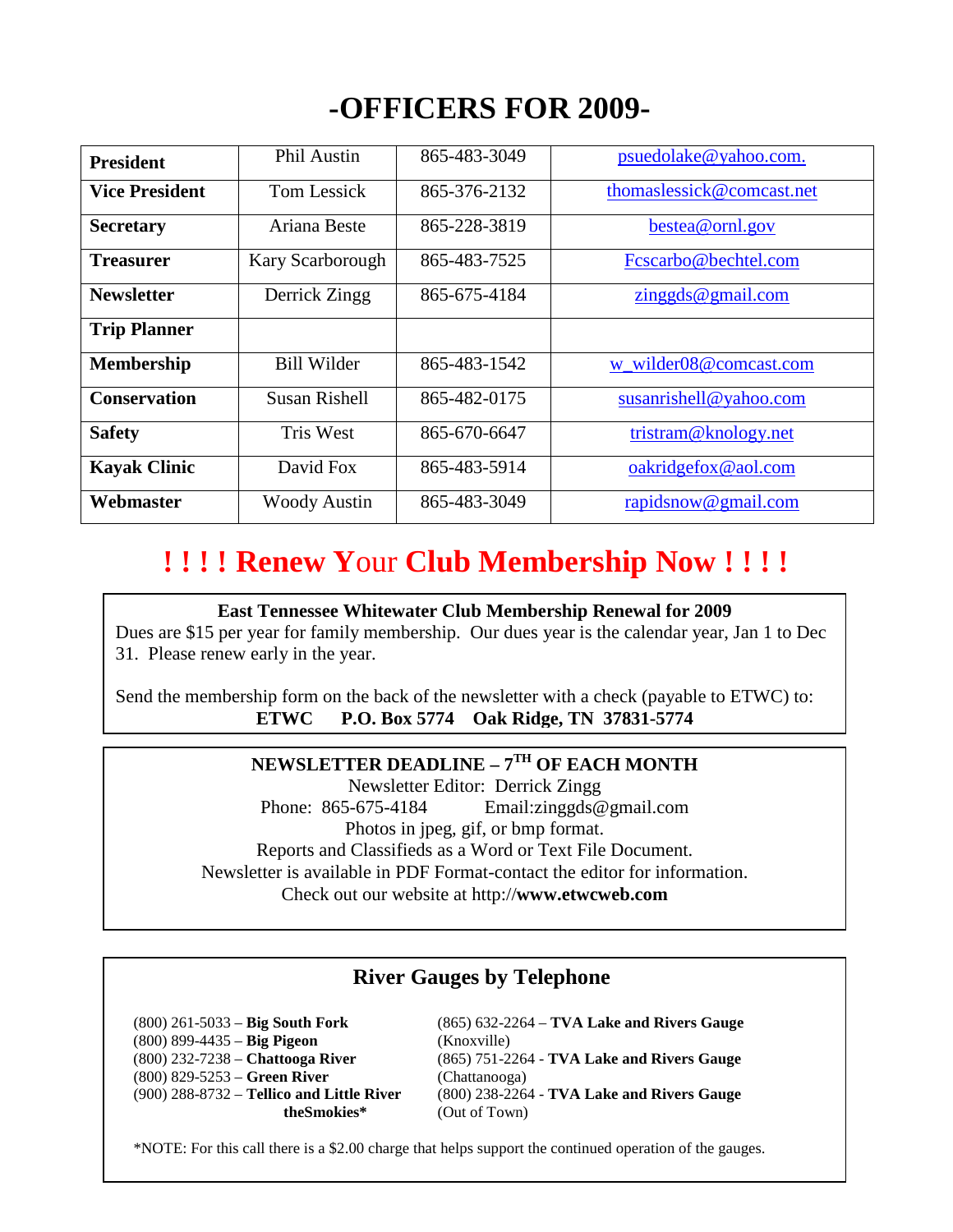# **EAST TENNESSEE WHITEWATER CLUB BYLAWS**

(5-18-2009)

# **Article I: AIMS**

1. PROMOTE canoeing and kayaking as a water sport.

2. TEACH boating techniques and water safety for river travel.

3. PRESERVE our remaining wilderness rivers for future generations.

4. PLAN and promote social and recreational activities for our members.

## **Article II: MEMBERSHIP**

1. Anyone signing the waiver of liability and paying the appropriate dues may become a member.

2. Dues are payable to the treasurer on or before January  $1<sup>st</sup>$  of each year.

3. Dues are currently \$15 per year for an individual or family membership.

## **Article III: MEETINGS**

1. Meetings are held the third Tuesday of each month.

2. Each member 18 years and older, who is in good standing. may have one vote, and must be present at the meeting to vote.

3. Any proposal can be enacted by a majority of the members present.

4. Items to be brought before the membership for discussion or vote should be published in the preceding Newsletter whenever possible.

5. The membership has the power to make, amend, and repeal bylaws for the administration and regulation of club affairs. Any such proposal (say, changing dues) *must* appear in the preceding Newsletter's meeting agenda to inform members of the upcoming discussion and vote.

6. Roberts Rules of Order Revised shall govern all meetings of the club.

## **Article IV: MEMBERS OFFICIALLY REPRESENTING ETWC**

 A club member officially representing ETWC should submit a brief follow up report of their activities. This can be done by submitting a written report to the Newsletter Editor or by giving a verbal report at the next monthly meeting.

## **Article V: ELECTION OF OFFICERS AND CHAIRPERSONS**

1. The Officers of the club shall be: 2. Chairpersons shall be:

- 
- President Clinic Coordinator Vice-President Conservation Secretary Membership Treasurer Newsletter Editor Roll Practice **Safety**  Trip Coordinator Web Master

3. A nominating committee should consist of the President and two or more other members appointed by the President. The committee is responsible for selecting a slate of officers and chairpersons for nomination. The selection process should begin in September. No nominations should be made without the prior consent of the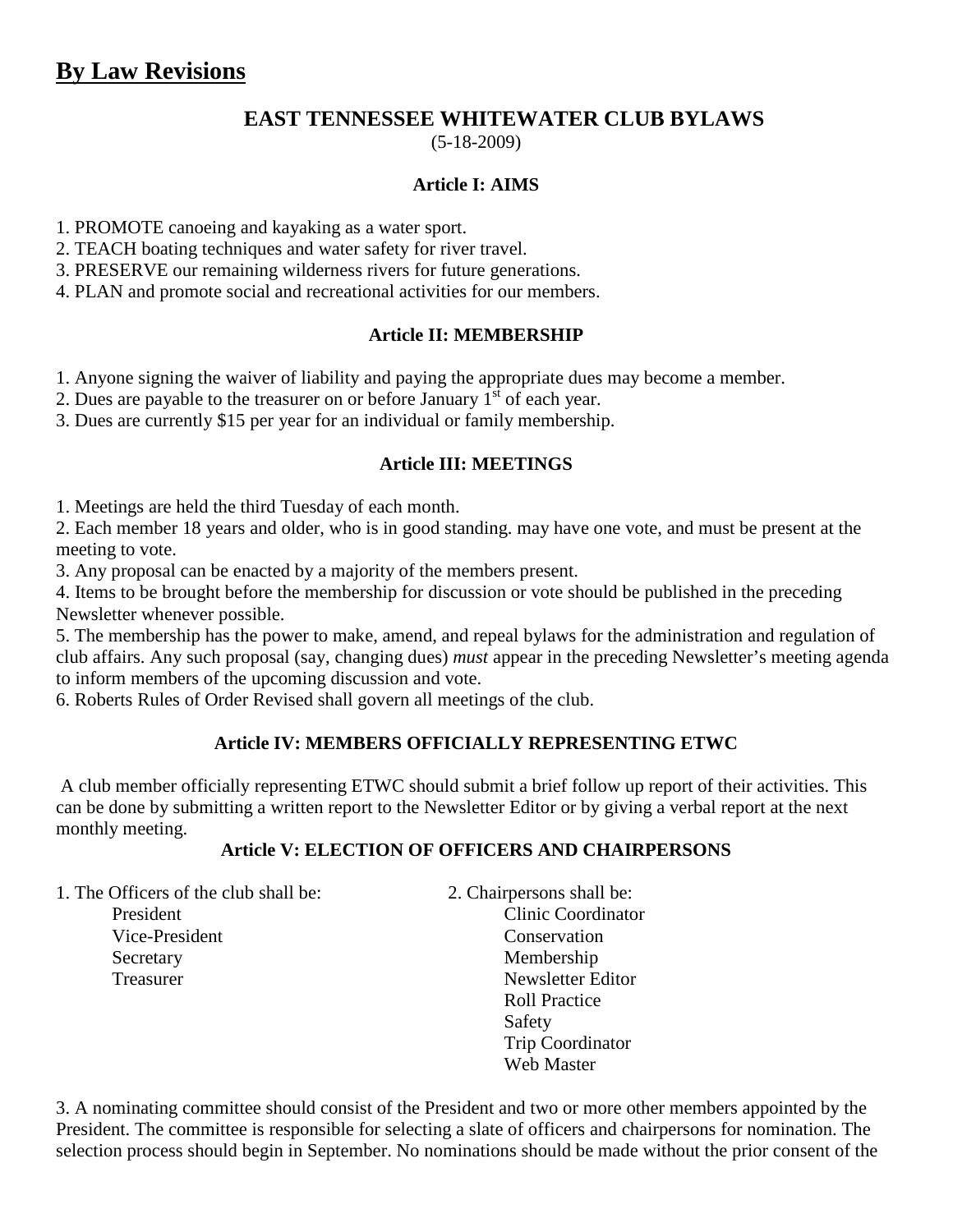nominee.

4. Any member may suggest a nomination for consideration through the November meeting date. The final ballot of nominees will be published in the December Newsletter. The yearly election will take place at the December monthly meeting.

5. New officers and Chairpersons assume their duties January 1st of the New Year.

6. A vacancy occurring in an elected office should be filled by vote at the next regularly scheduled meeting.

# **Article VI: DUTIES OF OFFICERS AND CHAIRPERSONS**

# 1. **President**:

- Presides at all meetings.

- Coordinates the activities of club officers and chairpersons and may call executive committee meetings to facilitate this process. (Always a good idea at the beginning of each year)

- Provides the final ballot for yearly elections to the Newsletter Editor for publication in the December Newsletter.

- Obtains the club archive and club banner from the previous President.

- During tenure, saves a complete set of Newsletters in the club archive.

- Coordinates with the Secretary and Vice President to provide the Newsletter editor an upcoming monthly meeting agenda to publish in the Newsletter.

# 2. **Vice-President**:

- Plans monthly programs, secures speakers and equipment necessary for those programs.

- Presides at meetings in the absence of the President.

- Coordinates with the Secretary and President to provide the Newsletter editor an upcoming monthly meeting agenda to publish in the Newsletter.

# 3. **Secretary**:

- Obtains the meeting minutes log from the previous Secretary.

- Keeps the minutes of all meetings in the log.

- Submits a concise summary of meeting minutes and any upcoming meeting agenda to the Newsletter editor each month.

## 4. **Treasurer**:

- Receives and disburses all club money and keeps accurate records of all financial transactions.

- Presents the club's annual financial statement and provides a copy to the Newsletter Editor for publication.

- Files the annual Non Profit Organization Corporation report to the Tennessee Secretary of State.

- Maintains the club P.O. Box and pays the annual fee for the box.

- Responsible for monitoring the online payment account and transferring the payments to the club checking account.

- Acts as liaison for securing facilities for the monthly meeting and in coordination with the Clinic Chairperson for the first evening of the beginners clinic.

- Responsible for reviewing all incoming mail and distributing it to the appropriate officers and chairpersons

- Provides a monthly paid membership update to the Membership Chairperson.

# 5. **Clinic Coordinator Chairperson**:

- Coordinates the beginner clinic to be held the first full week in June.

- Provides advertising with flyers, newspaper articles and other appropriate means.

- Responsibilities include but are not limited to; collecting clinic sign up forms and fees, assigning trip leaders and helpers to groups of students, organizing loaned equipment lists, securing class meeting facilities, and coordinating the after clinic party location.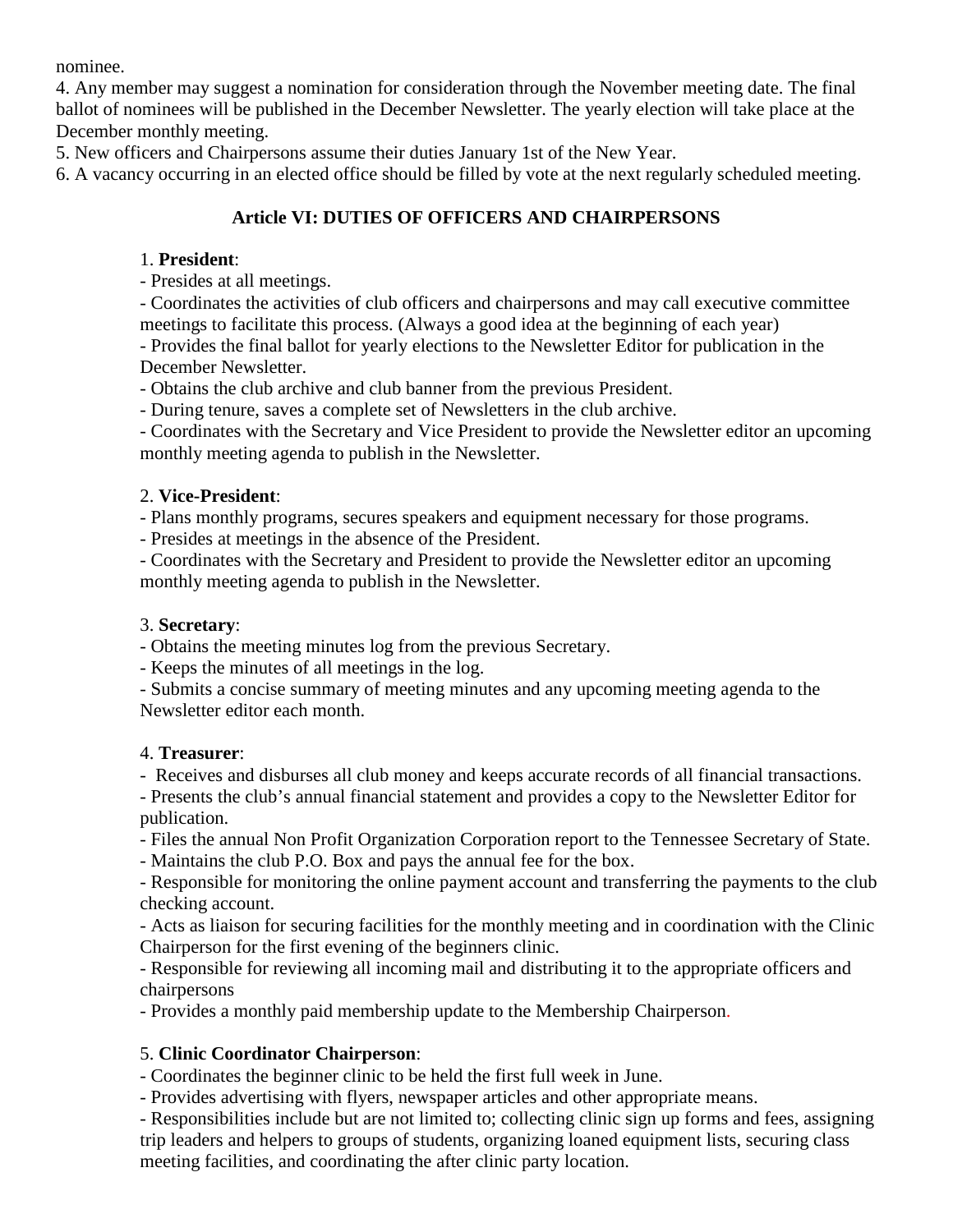## 6. **Conservation Chairperson**:

- Inform the club of wilderness and river conservation issues to allow our active participation in their outcome.

- Provide contact information for policy makers responsible for voting on conservation issues.

- Screen Environmental Newsletters and correspondence from whitewater clubs for issues relevant to the membership.

- Provide acknowledgement of member and club participation in conservation efforts to the Newsletter Editor for publication.

## 7. **Membership Chairperson**:

- Keeps an updated record of current club members in coordination with the Treasurer.

- Provides the Newsletter Editor with the latest membership list each month.

## 8. **Newsletter Editor Chairperson**:

- Formats the Newsletter.

- Edits member contributions to the Newsletter.

- Distributes the Newsletter before the second Tuesday of each month.

- Screens all incoming information for relevancy to the club and suitability for publication in the Newsletter.

- Shares responsibility for including the agenda for the next meeting and the minutes from the last meeting in each Newsletter.

# 9. **Roll Practice Chairperson**:

- Acts as liaison to obtain indoor pool usage for winter roll practices.

- Obtains the club notebook containing waiver forms, schedule, list of duties for volunteer hosts, certifications of hosts, and club membership forms from the previous Roll Practice Chairperson.

- Obtains the roll practice sign for the indoor pool.

- Provides a roll practice schedule including a volunteer host's name for each session to the Newsletter Editor and Web Master for publication.

- Informs volunteer hosts of their duties and ensures a host is present at each roll session to collect fees and verify that all participants have signed a waiver of liability..

- Organizes CPR and First Aid classes as needed to provide training for the volunteer hosts.

-Provides a copy of current CPR, First Aid, and other documents as required by the roll practice facility and updates the club notebook with the same.

## 10. **Safety Chairperson**:

- Plans programs involving safety and first aid.

- Submits accident reports and educational information to the Newsletter Editor.

- Presents safety and rescue information at clinics or workshops.

(Functions as an educator – is not responsible for the safety of any member.)

# 11. **Trip Coordinator Chairperson**:

- Schedules trips and activities for the year.

- Secures leaders for all scheduled trips and reminds them by notice in the Newsletter and by phone.

- Provides schedule of follow up trips geared toward the beginner clinic participants to the Clinic Coordinator and the Newsletter Editor.

# 12. **Web Master Chairperson**:

- Formats, maintains, and updates the website.

- Coordinates the web host, domain name, and online payment accounts.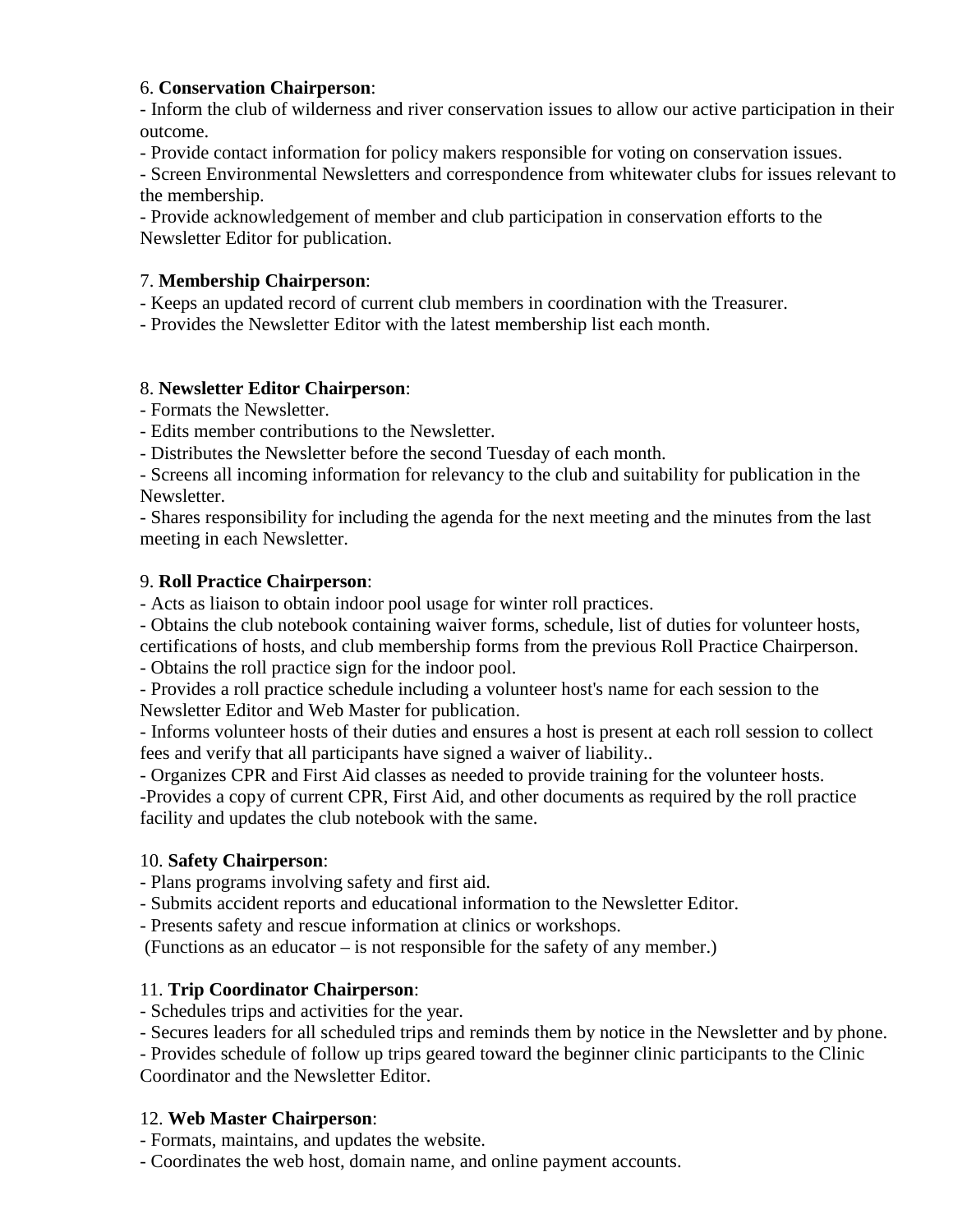- Acts as the administrator of the club forum.
- Acts as the contact person for the club listserve.

# **Trip Reports**

# **Hiwassee, August 8, 2009 By Kary Scarborough**

The August 8 beginner trip led by Ariana Beste and Kary Scarborough consisted of 11 kayaks, 2 C-1s, 4 fun yaks, and a raft. Joining us on the trip were John Wisinger, Rick, Pat, and Mathew Zingg, Sharon and Mike Burger, Randy Willis, Nina Balke, Patrick Geoghegan, Tim Newton, Josh Golliher, Billy Bob Scarborough, plus Jimmy Jones and Don Holtzclaw and their families.

Several of us met at the Mayfield dairy in Athens for the traditional ice cream treat before the river trip. Where else can you get 3 scoops of ice cream for the price of one? Billy Bob swears he won't do the Hiwassee unless we stop at Mayfield's on the way.

We met everyone else at the take-out and were ready to put on the river by 11:30 when the two generator's flow got down to the put in. We informally broke into 3 groups but managed to all go down the river pretty much together.

Sharon and Mike did great; it was hard to believe they hadn't paddled since the clinic in June. Sharon got in a good long surf at the surfing wave on river right down below the first rapid. Nina looked like she was enjoying her new-found surfing skills, too. Ariana got everyone practicing ferries and s-turns at the little island down below the double ledge. John made a beautiful ferry by surfing the wave across on the first part of the route to do the upstream ferry move and run the rapid again.

On down the river, several people worked and played at Thread the Needle. We ferried over to the river right picnic tables for lunch and were entertained by a pint-size dog retrieving logs thrown in the water by his owner.

At Oblique Falls the raft crew parked their raft at the top in the perfect spot to show the funyaks where to run just to the left of them. I think they deserve an award for that awesome move.

Patrick has to receive the "working hard at playing" award for the day. He has upped his skill level tremendously since the clinic by all the energy he is putting into paddling. Of course, he does seem to be enjoying it, too.

Remember this—Josh always carries an extra spray skirt in his car if you ever forget yours. He also brought along a Dollar Store water pump (a.k.a. squirt gun) which was great for emptying water out of a filled kayak. Josh worked really hard on answering the question: How many tries and how many boats does it take to get someone back into a C-1 that's full of water after a swim?

John was practicing rolls at Lost Creek and one of his paddle blades bent in half on his first attempt. His second attempt worked fine but kind of looked strange with a bent blade. The blade bent back to normal and John was able to finish the river by not putting much pressure on it. The paddle was an almost new Werner with plastic blades.

Mike almost learned the hard way that you should put your name on your gear—especially your paddle. He lost his good Werner paddle at Devil's Shoals and we searched for it downstream with no luck. We did get lucky though when another paddler heard us talking and said he found it in the eddy on river left at the beginning of the rapid and threw it up on shore behind the photographer's sign. Mike was able to retrieve his paddle and even encountered an excursion train on his hike up along the railroad. Paddlers will usually make an effort to return gear that has a name on it but gear without a name may be considered river booty!

On the way home, several of us enjoyed eating supper at the Mexican restaurant in Etowah.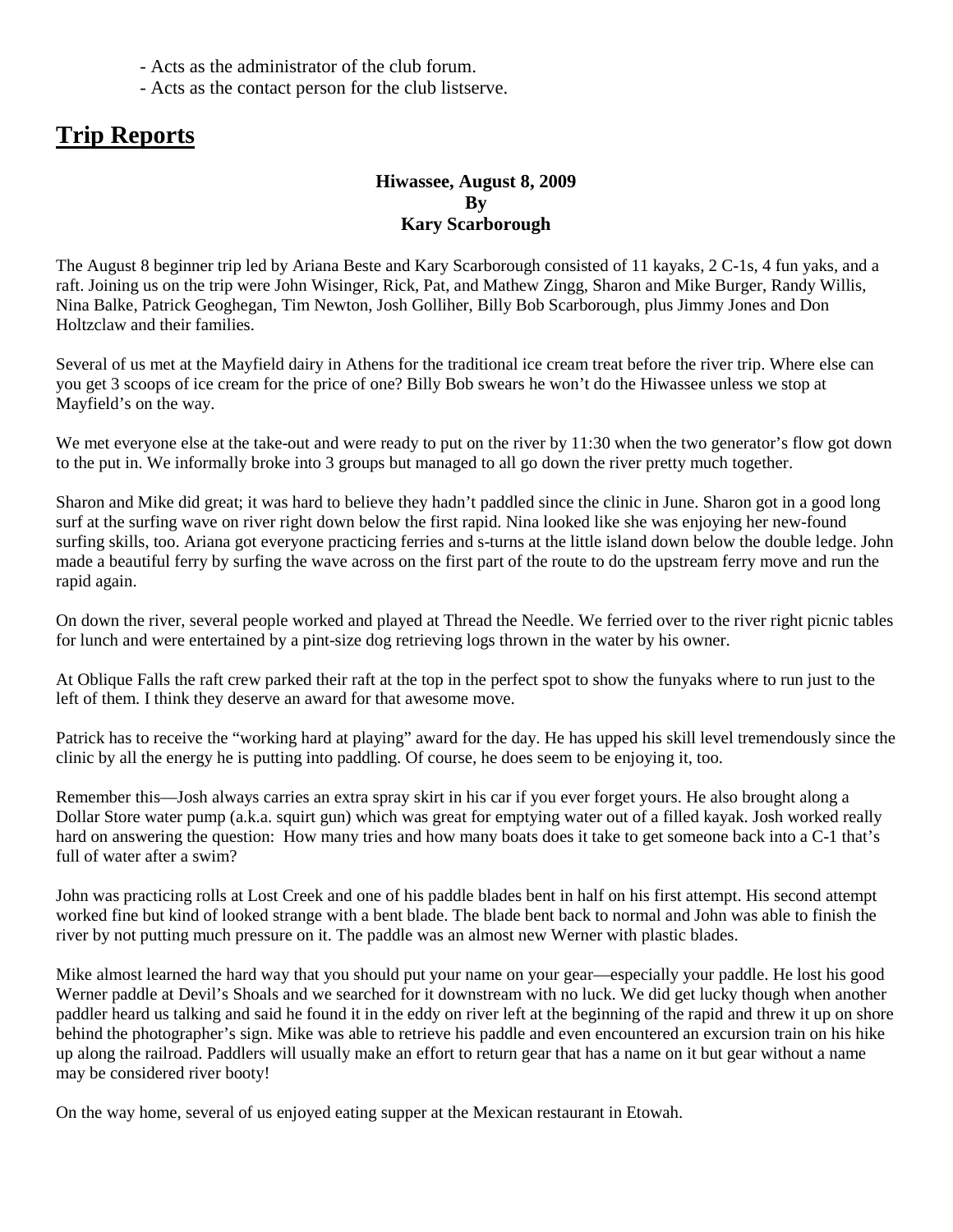# **Upcoming Meeting**

The revision of the By Laws will be discussed.

# **Last Meeting Minutes**

# **Business:**

Treasury report: checking \$1,112.40; saving \$5,697.77

Winter roll practice: cost \$693.00, income \$799.11

Club's bylaws are updated and will be published in the newsletter.

River cleanup day: meet at 9:00 A.M. on Saturday, May  $23<sup>rd</sup>$  at the Wartburg ranger station; lunch is served at the ranger station

The club will sponsor the river rescue class by David Luinstra with \$50 per club member Clinic news

The party will be at the Hiwassee

Discussion on awards and how they are presented: we will speed up the award ceremony by holding it during dinner; paperwork will be available to the instructors at the beginning of the clinic

We will include single blade instructions – including canoe and C1

Additional feature: on Friday evening there will be a demonstration on river rescue; suggestions: throw rope work, floating reentry (students must not be allowed to attempt rescue on river!)

## **Program:**

Tom Perry described his 75 day, 4452 mile, solo, self-contained bike ride across America.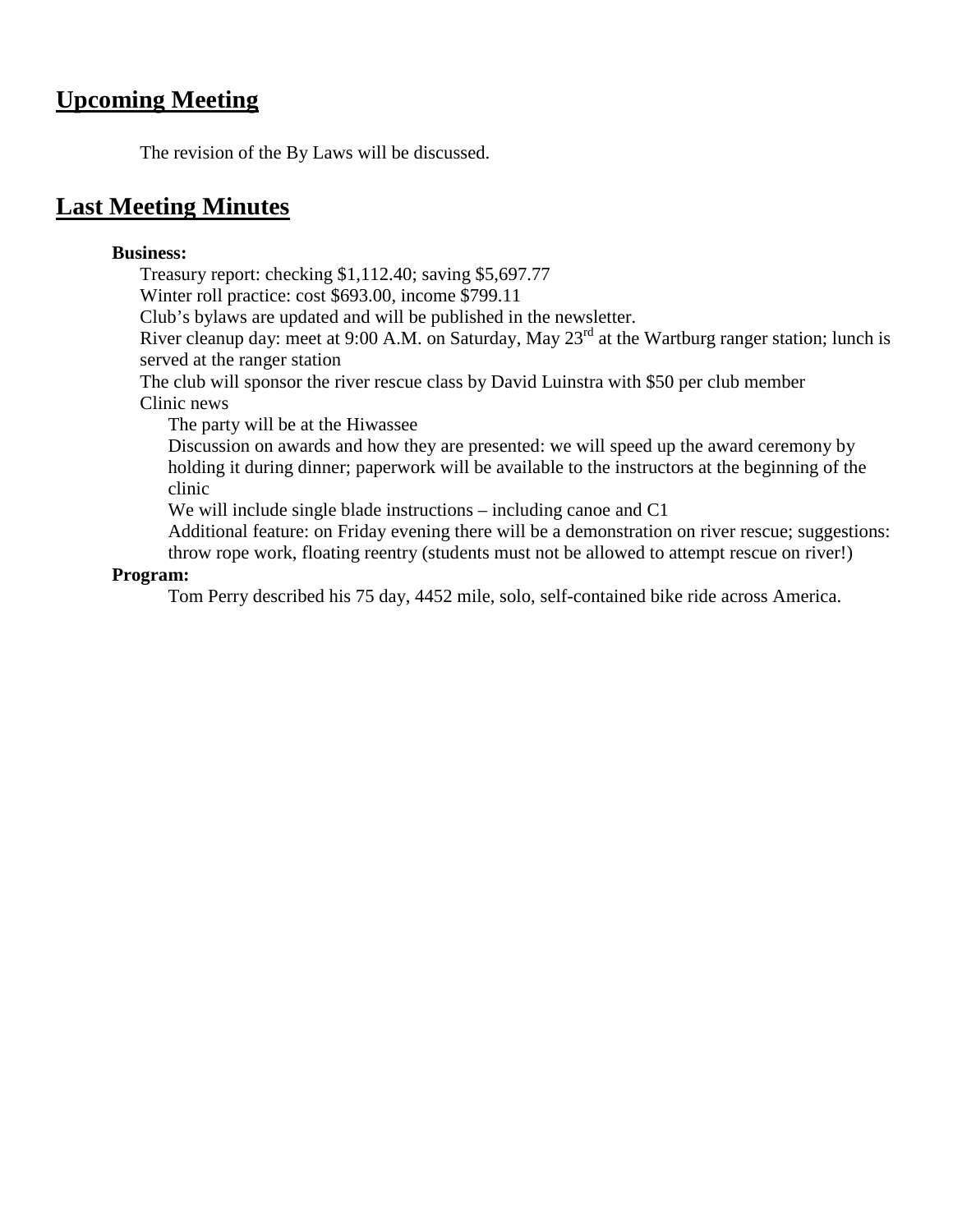# **ETWC Membership Directory**

| <b>Member(s)</b> Name         | <b>Address</b>                          |           |       | <b>Home Phone</b>                        | <b>Work Phone</b>                | <b>Boat</b>                                         |
|-------------------------------|-----------------------------------------|-----------|-------|------------------------------------------|----------------------------------|-----------------------------------------------------|
| <b>Gordon Abney</b>           | 833-42 Lovell Road<br>Knoxville         | TN        | 37932 | $(865)966 - 3583$                        |                                  | K1(4)                                               |
| Paul Akers & Barbara Reeve    | 124 Maple Lane<br>Oak Ridge             | <b>TN</b> | 37830 | $(865)483-3876$                          |                                  | K1(4)OC2(3) Inflatable                              |
| John Andriulli                | 502 Oran Zirkle Road<br>Kingston        | <b>TN</b> | 37763 | $(865)376-3415$                          |                                  | K1(4)                                               |
| Phil, Patty, & Woody Austin   | 112 Wendover Cir.<br>Oak Ridge          | TN        | 37830 | $(865)483-3049$                          | (865)717-9339 Pat<br>W) 241-4183 | Phil K1 (3); Woody K1<br>$(4-5)$ ; Patty K1 $(1-2)$ |
| <b>Rob Baldus</b>             | 1517 Laurel Ave. Apt. #205<br>Knoxville | TN        | 37916 | H) 335-9174                              |                                  | $K1(1-2)$                                           |
| <b>Nina Balke</b>             | 4301 Mascarene Road<br>Knoxville        | <b>TN</b> | 37921 | H) 510-705-3736                          |                                  | $K1(1-2)$                                           |
| <b>Bob &amp; Nathan Beane</b> | 126 E Southwood Ln<br>Oak Ridge         | TN        | 37830 | $(865)483-9197$                          | $(865)574-9591$                  | $K1(1-2)$                                           |
| David & Tisha Benton          | 12755 Heathland Drive<br>Knoxville      | TN        | 37922 | $(865)966-3934$                          | $(865)241 - 5264$                | $K1(4)-D$ ; $K1(3)-T$                               |
| <b>Tonya Bernhardt</b>        | 2301 Laurel Lake Road<br>Knoxville      | <b>TN</b> | 37932 | H) 567-3223                              |                                  | $K1(1-2)$                                           |
| <b>Ariana Beste</b>           | 111 Morgan Rd<br>Oak Ridge              | TN        | 37830 | $(865)228-3819$                          | $(865)241-3160$                  | K1(3)                                               |
| John & Rachel Bills           | 6710 Ball Rd.<br>Knoxville              | <b>TN</b> |       | H) 531-4517 and 776- W) 719-6643<br>2491 |                                  | $K1(1-2)$                                           |
| <b>Lawrence Brewer</b>        | 1432 Pheasants Glen Dr.<br>Knoxville    | TN        | 37923 | H) 216-5090                              |                                  | K1(3)                                               |
| <b>Denzil Britt</b>           | 282 Hood Drive<br>Kingston              | <b>TN</b> |       | H) 376-3732                              |                                  | $K1(3-4)$                                           |
| <b>Jason</b>                  | 2624 Mable Couch Way<br>Knoxville       | TN        | 37931 |                                          |                                  |                                                     |
| Mike & Sharon Burger          | 182 Allison Dr.<br>Harriman             | TN        | 37748 | H) 376-1715                              |                                  | $K1(1-2)$                                           |
| <b>Robert Buss</b>            | 1608 Wandering Road<br>Knoxville        | TN        | 37912 | H) 357-2623                              |                                  | $K1(1-2)$                                           |
| <b>Sean Camp</b>              | 9103 Jenny Cook Lane<br>Knoxville       | TN        | 37923 | 937-554-9124                             |                                  | $K1(4-5)$                                           |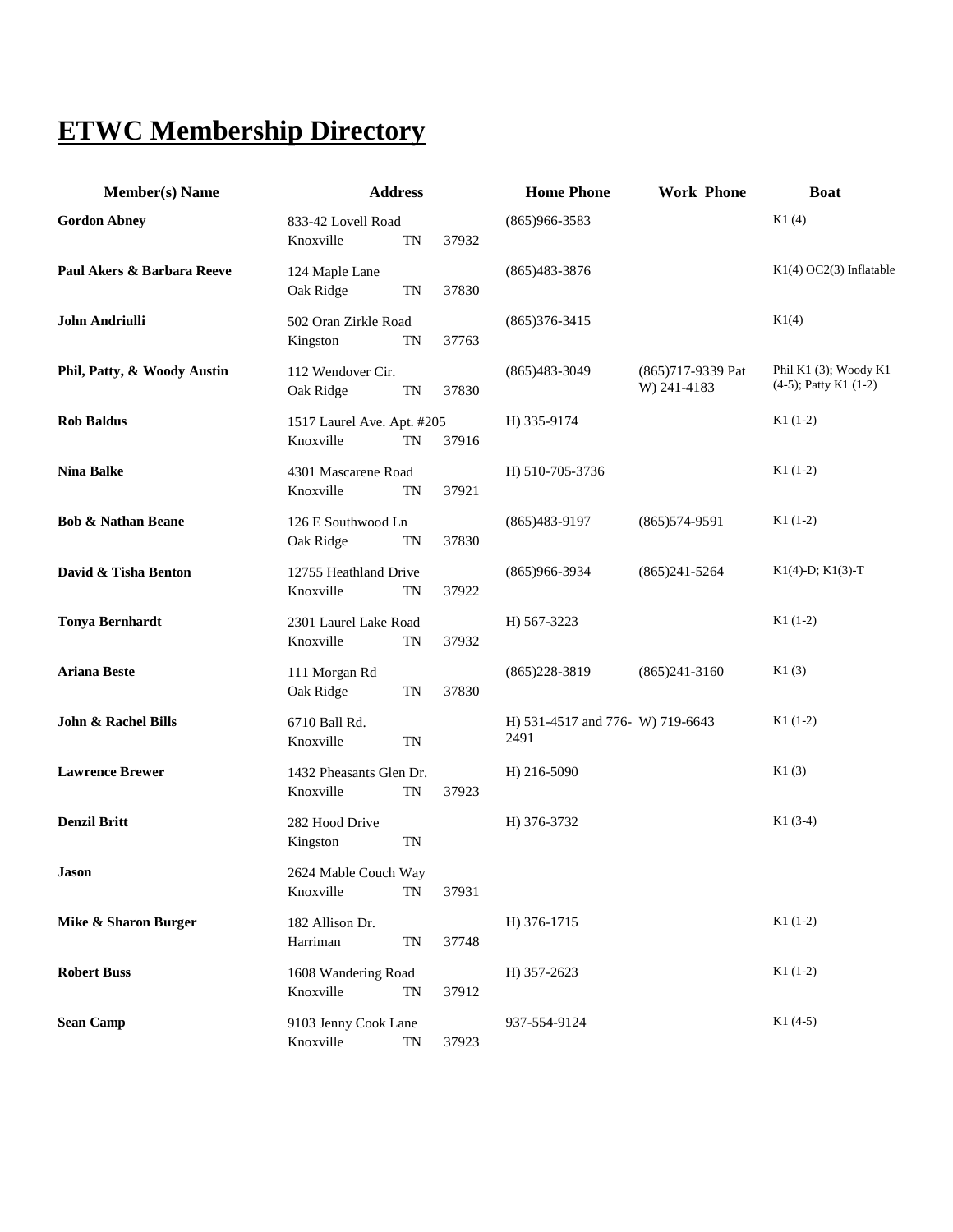| <b>Member(s)</b> Name                               | <b>Address</b>                            |           |       | <b>Home Phone</b>      | <b>Work Phone</b>                        | <b>Boat</b>                                       |
|-----------------------------------------------------|-------------------------------------------|-----------|-------|------------------------|------------------------------------------|---------------------------------------------------|
| Phil & Colin Campbell                               | 101 Westwind Dr.<br>Oak Ridge             | TN        | 37830 | $(865)481 - 8960$      | (423)346-6294                            | Funyak $(1-2)$                                    |
| <b>Ben Carlen</b>                                   | 3301 Clearview St.<br>Knoxville           | TN        | 39917 | $(865)250-4953$        | $(865)250-4953$                          | $K1(1-2)$                                         |
| <b>Terri Childs</b>                                 | 8636 Denmark St.<br>Knoxville             | <b>TN</b> |       | $(865)691-7817$        | $(865)560-7001$                          | K1(3)                                             |
| <b>Andrew Christianson</b>                          | 10301 Mantooth Lane<br>Knoxville          | <b>TN</b> | 37932 | $(505)412 - 1539$      | $(865)574-1181$                          | K1(3)                                             |
| Angela & Tommy Clapp                                | CNC 71927<br>Jefferson City               | <b>TN</b> | 37760 | H) 865-755-6663        |                                          | K1 and OC2 $(3)$                                  |
| <b>Julie &amp; Randy Clemens</b>                    | 1903 Cureton Road<br>Knoxville            | TN        | 37931 | $(865)357-3839$        | $(405)343 - 5869$                        | $K1(3-4)$                                         |
| <b>Chuck Comstock</b>                               | 158 Springfield Lane<br>Jacksboro         | TN        | 37757 | H) 850-5317            |                                          | $K1(1-2)$                                         |
| John & Magnus Coria, Taylor<br><b>Kress</b>         | 132 Tradewind St.<br>Clinton              | TN        | 37716 | H) 463-0096            | W) 463-0096                              | $K1(1-2)$                                         |
| Jason, Zach & Eli Darby                             | 104 East Passmore Lane<br>Oak Ridge       | TN        | 37830 | $(865)803 - 1899$      | $(865)241-6343$                          | Zack K1 (3-4); Eli K1<br>$(3-4)$ ; Jason K1 $(5)$ |
| Warren, Carol, & Charlie Devine                     | 258 Iroquois Road<br>Oak Ridge            | <b>TN</b> | 37830 | $(865)483-7894$        |                                          | $K1-W(3-4)Cr(2-3)$<br>$Ch(4)$ , $Cl$ - $Ca(4)$    |
| <b>Chuck &amp; Lola Estes</b>                       | 114 Baypath Drive<br>Oak Ridge            | TN        | 37830 | $(865)482-7374$        | $(865)435-3164$                          | K1(5)                                             |
| Boyd, Kathy, Ben, Boyd IV, &<br><b>Andrew Evans</b> | 949 W Outer Drive<br>Oak Ridge            | <b>TN</b> | 37830 | $(865)482-0557$        | $(865)574 - 8686(K)$<br>$W)$ 574-9418(B) | K1(4)                                             |
| <b>Kathy Flowers</b>                                | 6242 Royal River Drive<br>Knoxville       | TN        | 37914 | $865 - 257 - 5681$ (C) |                                          | $K1(1-2)$                                         |
| Dean, Michael & Patricia Ford                       | 11310 Lancaster Ridge Dr.<br>Knoxville    | <b>TN</b> |       | $(865)693-0747$        | $(865)241-1194$                          | $K1$ (1-2); Tandem                                |
| <b>David Fox</b>                                    | 111 West Lincoln Drive<br>Oak Ridge       | TN        | 37830 | $(865)483-5914$        |                                          | $K1(4)$ , OC $(3)$                                |
| <b>Brett Fries</b>                                  | 5516 Crooked Pine Ln.<br>Knoxville        | TN        | 37921 | H) 670-9956            | W) 250-0687                              | $K1(1-2)$                                         |
| <b>Patrick Geoghegan</b>                            | 204 Elmhurst Drive, Apt. G37<br>Oak Ridge | TN        | 37830 | H) 235-8483            |                                          | $K1(1-2)$                                         |
| <b>Joshua Golliher</b>                              | 111 Morgan Rd.<br>Oak Ridge               | TN        | 37830 | $(865)223 - 3833$      |                                          | K1(3)                                             |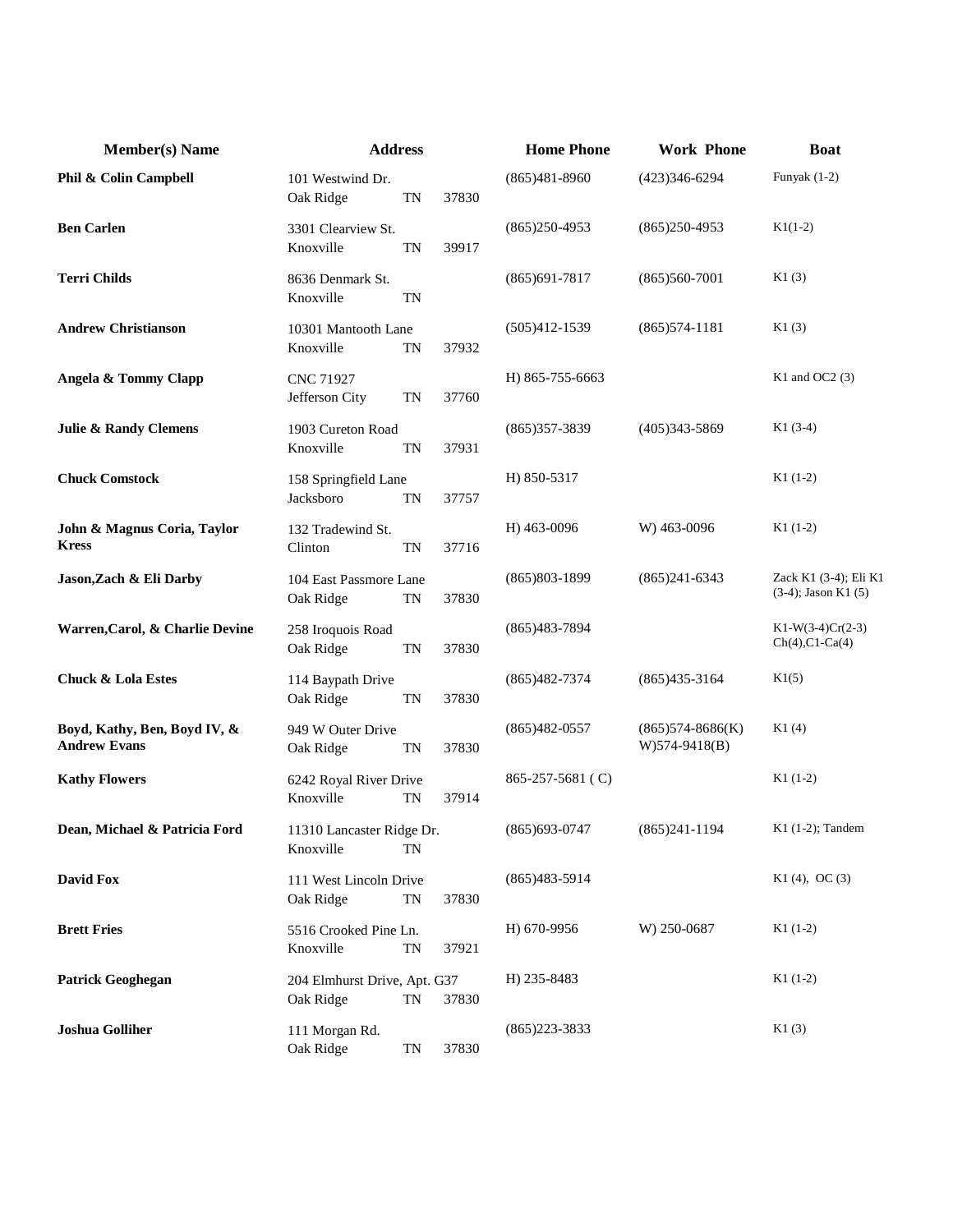| <b>Member(s)</b> Name                 | <b>Address</b>                                 |           | <b>Home Phone</b> | <b>Work Phone</b>                   | <b>Boat</b>                                     |                                |
|---------------------------------------|------------------------------------------------|-----------|-------------------|-------------------------------------|-------------------------------------------------|--------------------------------|
| <b>Katherine Gonzales</b>             | 2100 Franklin Lane<br>Knoxville                | TN        | 37920             | 607-341-2931                        |                                                 | $K1(1-2)$                      |
| <b>Mary Ann Grell</b>                 | 1617 Jagger Drive<br>Louisville                | <b>TN</b> | 37777             | $(865)207 - 6250$                   | $(865)251-1511 \text{ X } 715 \text{ K}1 (3-4)$ |                                |
| <b>Jimmy Groton</b>                   | 87 Outer Drive<br>Oak Ridge                    | <b>TN</b> | 37830             | $(865)483-5799$                     |                                                 | $K1(2-3)$                      |
| <b>Teresa Gryder</b>                  | 3716 SE 14th Ave<br>Portland                   | <b>OR</b> | 97202             | $(928)707 - 0158$                   |                                                 | K1 (5) OC1, C1,<br>OC2, C2 (3) |
| <b>Charlotte Hathaway</b>             | P.O. Box 363, 2375 Hebbertsbur<br>Crab Orchard | <b>TN</b> | 37723             | $(931)210-7475$                     |                                                 | K1(3)                          |
| Mark, Gay, Erin Henegar               | 621 Binfield Rd<br>Maryville                   | <b>TN</b> | 37801             | $(865)983-3602$                     | WM)974-3425<br>WG)974-3694                      | K1(3)                          |
| Jim & Charlene Hidlay                 | 9840 Dawn Chase Way<br>Knoxville               | <b>TN</b> | 37931             | H) 237-2745                         | W) 241-3110/241-<br>3564                        | $K1(1-2)$                      |
| <b>Don Holtzclaw</b>                  | 4114 Garden Dr.<br>Knoxville                   | <b>TN</b> | 37918             | H) 414-3396                         |                                                 | Funyak $(1-2)$                 |
| <b>Geoffrey Hudik</b>                 | 1535 Centervue Crossing Way #<br>Knoxville     | <b>TN</b> | 37932             | H) 209-3037                         | W) 985-7131                                     | $K1(1-2)$                      |
| <b>Randy Humble</b>                   | P.O. Box 2775<br>Knoxville                     | TN        |                   | $(865)$ 577-4424                    | $(865)525-0321$                                 | K1(4)                          |
| Kayla Hutchison & Tanner<br>Gaspard   | 420 Echo Valley Road<br>Knoxville              | TN        | 37923             | H) 694-7827                         | W) 481-8559                                     | $K1(1-2)$                      |
| <b>Bob Ivory</b>                      | 6242 Royal River Drive<br>Knoxville            | TN        | 37914             | $(865)660-1910$                     |                                                 |                                |
| Jimmy, Julie, & Shelby Jones          | 549 Glades Road<br>Sunbright                   | <b>TN</b> | 37872             | H) 423-965-2451                     | W) 865-679-2041                                 | Funyak $(1-2)$                 |
| Theresa Joyner & Mark Koci            | 144 Kentucky Ave<br>Oak Ridge                  | TN        | 37830             | $(865)483-3747$                     | WT) 481-2345;<br>WM) 599-0453                   | $K1(1-2)$                      |
| Chris, Lyle, Robert, & Neal<br>Keeble | 225 Engert Road<br>Knoxville                   | <b>TN</b> | 37922             | $(865)694-7006$                     | Lyle cell) 237-8773                             | $K1(3-4)$                      |
| <b>Alicia Keener</b>                  | 129 Whippoorwill Dr.<br>Oak Ridge              | TN        | 37830             | $(865)483-9649$                     |                                                 | $K1(1-2)$                      |
| <b>Chris Kelly</b>                    | 1727 Blackwood Dr<br>Knoxville                 | <b>TN</b> | 37923             | $(865)690 - 5693$                   | $(865)$ 558-2442                                | $K1(1-2)$                      |
| <b>Cindy Kendrick</b>                 | 7317 Dunsten Drive<br>Knoxville                | TN        | 37931             | $(865)386-6382$ ; cell)<br>705-1804 | $(865)241-6584$                                 | K1(2)                          |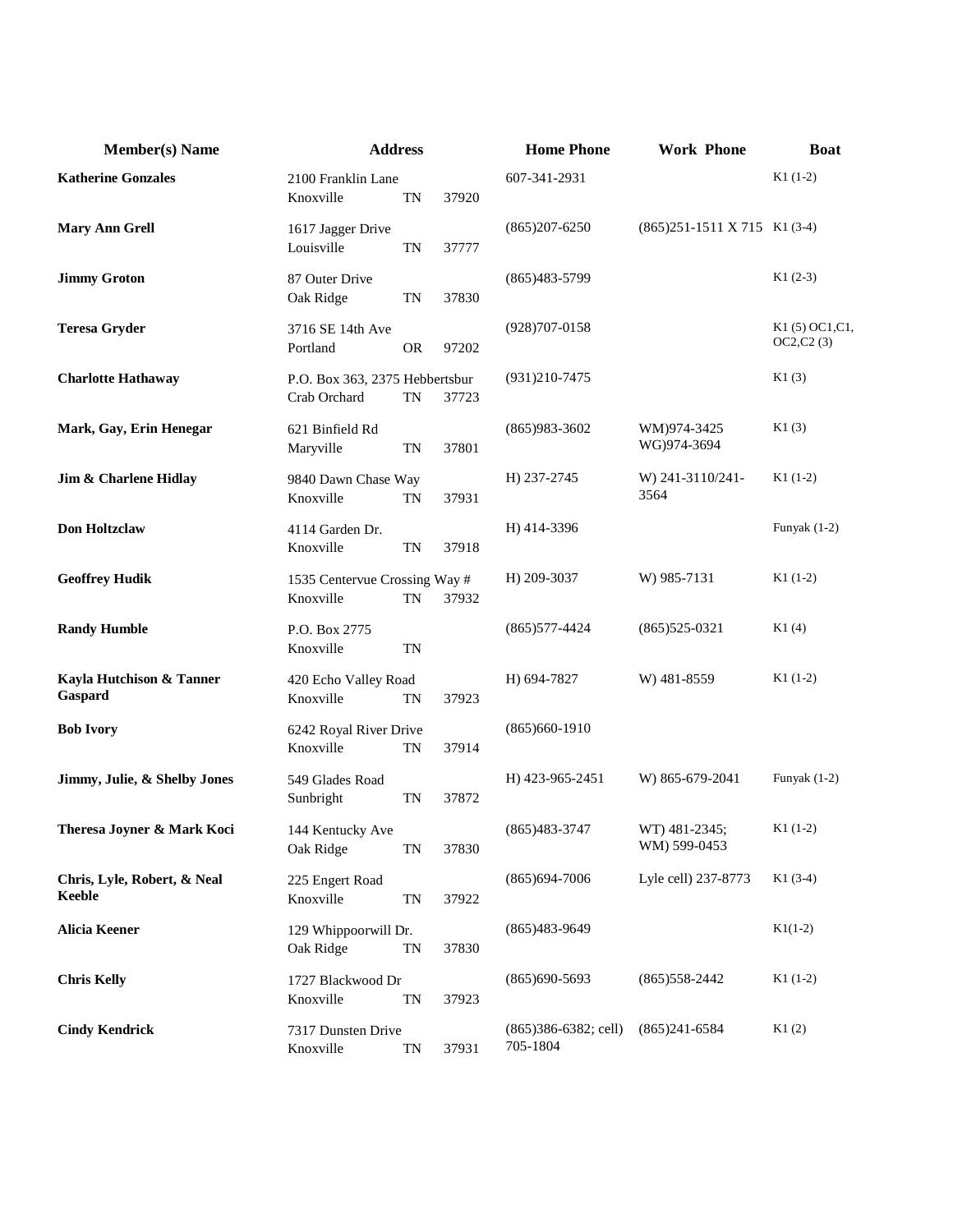| <b>Member(s)</b> Name                 | <b>Address</b>                            |           |       | <b>Home Phone</b> | <b>Work Phone</b>              | <b>Boat</b>                   |
|---------------------------------------|-------------------------------------------|-----------|-------|-------------------|--------------------------------|-------------------------------|
| <b>Stephen Kenworthy</b>              | 101 Bridgewater Ln.<br>Oak Ridge          | TN        | 37830 | H) 202-4271       |                                | K1(2)                         |
| <b>Bill Key &amp; Laurel O'Connor</b> | 3828 New Section Road<br>Middle River     | MD        | 21220 | $(865)966 - 8428$ | $(865)576 - 0278$              | K1(4) C1 & OC1 (2-3)          |
| <b>Doug Klaras</b>                    | 1617 Jagger Drive<br>Louisville           | <b>TN</b> | 37777 | $(865)719-6291$   | $(865)251-1511$ X 715 K1 (3-4) |                               |
| <b>Ken Klipple</b>                    | 304 Boundary Lane<br>Knoxville            | <b>TN</b> | 37934 | $(865)777 - 8677$ | $(865)207-4904$                | K1, C1, OC1 (3) and<br>Tandem |
| Tom & Kim Lessick                     | 265 Little Johnson Valley Rd<br>Kingston  | <b>TN</b> | 37763 | $(865)376-2132$   | $(865)574-4009$                | Tom K1 (4); Kim K1<br>(2)     |
| <b>Bill Lewis</b>                     | 425 Sugarwood Dr<br>Knoxville             | <b>TN</b> | 37934 | $(865)777 - 5276$ | $(865)246-1135$                | K1(3)                         |
| <b>Jim Lyon</b>                       | 605 Blue Herron Dr.<br>Knoxville          | <b>TN</b> | 37934 | $(865)288-0571$   | $(865)974-9055$                | $K1(1-2)$                     |
| <b>Laurie Martin</b>                  | 325 Skyline View Ln<br>Kingston           | TN        | 37763 | $(865)376-0197$   | $(865)574-5159$                | K1 (IV), OC1 (3), OC2<br>(2)  |
| David McConnell, Jr.                  | 801 Hinkle Estates Dr.<br>Seymour         | TN        | 37865 | H) 207-9607       | W) 423-625-2867                | K1(3)                         |
| <b>Kristin McPherson</b>              | 314 Mossy Grove Rd.<br>Harriman           | <b>TN</b> | 37748 | $(423)539-3621$   | $(423)346-6294$                | $K1(1-2)$                     |
| Joshua & Douglas Melton               | 7209 Regency Rd.<br>Knoxville             | TN        | 37931 | $(865)947 - 5140$ | $(865)539-3290$                | $OC1/2$ (1-2)                 |
| Frank & Linda Modine                  | 125 Montana Ave.<br>Oak Ridge             | <b>TN</b> | 37830 | $(865)482 - 5428$ | $(865)574-6287$                | $K1(5)$ OC2(3)                |
| <b>Bob Olszewski</b>                  | 134 Outer Drive<br>Oak Ridge              | <b>TN</b> | 37830 | $(865)483-3167$   | $((865)850-1083)$              | OC1 OC2 C1 (3-4               |
| <b>Elizsabeth Poetzelsberger</b>      | 103-D Gates Dr.<br>Oak Ridge              | TN        | 37830 | H) 765-7938       | W) 247-8022                    | K1(2)                         |
| <b>Pat Presley</b>                    | 107 Cedar Road<br>Clinton                 | <b>TN</b> | 37716 | H) 435-5662       | W) 481-6931                    | $K1(1-2)$                     |
| <b>Tom Pritchard</b>                  | 108 Deerhaven Court<br>Harriman           | <b>TN</b> | 37748 | $(865)882 - 2383$ | $(865)882 - 2252$              | K1(4)                         |
| <b>Mark Pruitt</b>                    | 8005 Whitestone Rd Knox 3793<br>Knoxville | TN        | 37938 | $(865)922 - 4434$ | $(865)806-6179$                | $K1(1-2)$                     |
| <b>Phillip Reimer</b>                 | 107 Westwind Dr.<br>Oak Ridge             | TN        | 37830 | H) 482-9935       | 865-748-7972 (C)               | K1(2)                         |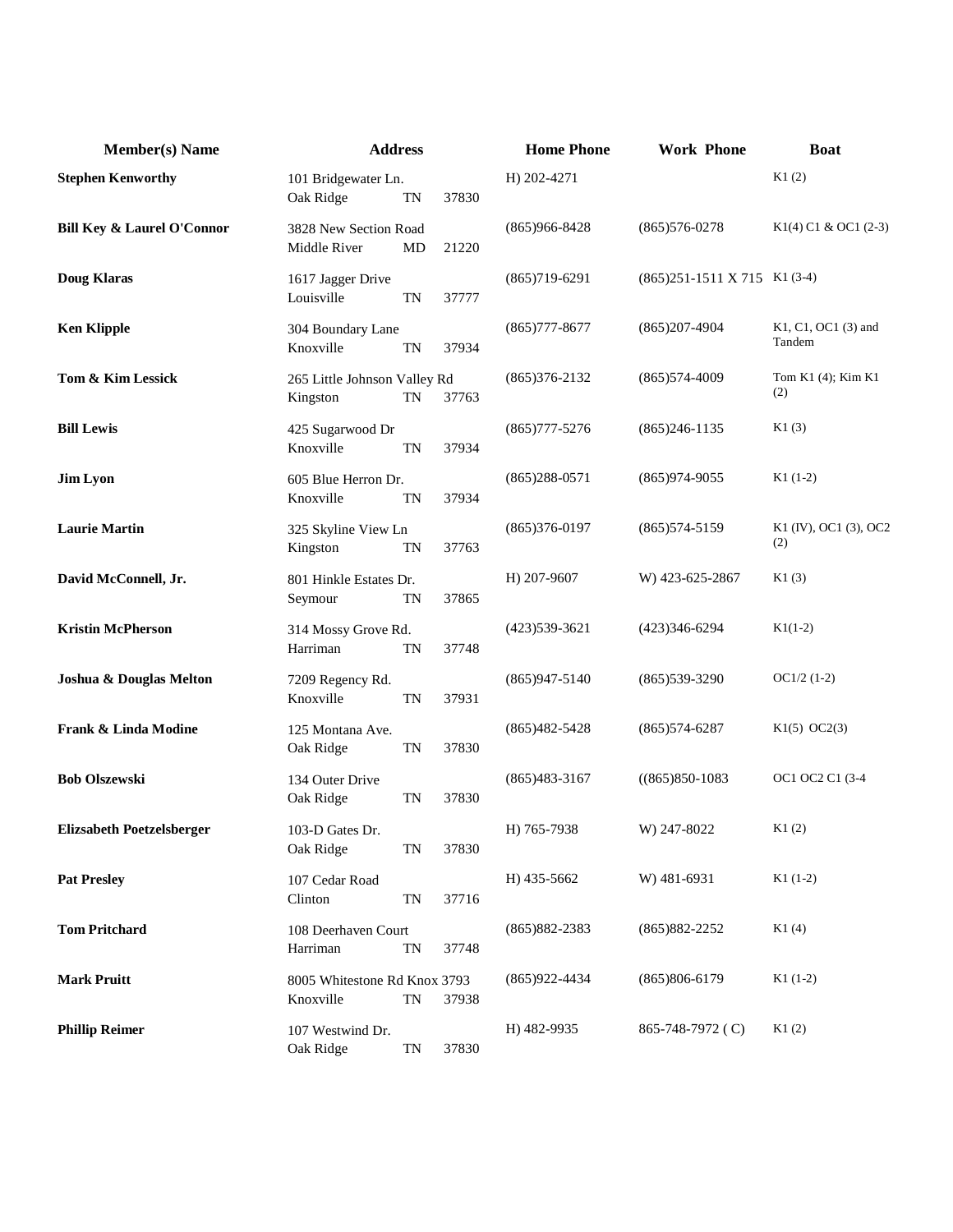| <b>Member(s)</b> Name                | <b>Address</b>                                        |       | <b>Home Phone</b> | <b>Work Phone</b> | <b>Boat</b>                  |
|--------------------------------------|-------------------------------------------------------|-------|-------------------|-------------------|------------------------------|
| <b>Susan Rishell</b>                 | 204 Elmhurst Dr. G-37<br>Oak Ridge<br><b>TN</b>       | 37830 | $(865)482-0175$   | $(865)241 - 4748$ | $K1(2-3)$                    |
| <b>Elecia Rockett</b>                | 1608 Wandering Road<br>Knoxville<br><b>TN</b>         | 37912 | H) 357-2623       |                   | K1(2)                        |
| <b>Francis Ruppel</b>                | 940 Kevin Rd<br>Knoxville<br><b>TN</b>                |       | $(865)694-3118$   | $(865)560-1358$   | K1(3)                        |
| Al & Thomas Sanchez                  | 806 West Union Valley Road<br>Seymour<br>TN           | 37865 | H) 223-7095       | W) 904-923-7421   | K1(3)                        |
| <b>Daniel Satterfield</b>            | 12617 Pony Express Dr.<br>Knoxville<br><b>TN</b>      | 37922 | $(865)256 - 8339$ |                   | $K1(1-2)$                    |
| <b>Bill &amp; Kary Scarborough</b>   | 102 Morgan Road<br>Oak Ridge<br>TN                    | 37830 | $(865)483 - 7525$ | W-K) 220-2418     | K1(3) C1(4) OCl(4)<br>OC2(3) |
| <b>Rebecca Schapansky</b>            | 342 Wattenbarger Rd.<br>Crossville<br><b>TN</b>       | 38571 | $(931)787 - 2045$ | (423)346-8901 X27 | $K1(1-2)$                    |
| Ken, Wendy, Zack, Allie<br>Schneider | 11144 Pleasant Forest Drive<br>Knoxville<br><b>TN</b> | 37934 | $(865)671-0673$   | $(865)574-1709$   | $K1(1-2)$                    |
| Justin, Ryan, & Bob Seyer            | 952 Pintail Drive<br>Knoxville<br><b>TN</b>           | 37934 | $(865)$ 675-3694  | $(865)599-1175$   | K1(3)                        |
| <b>Grant Sherrod</b>                 | 3420 Boles Road<br>Knoxville<br><b>TN</b>             | 37931 | $(865)694-4620$   |                   | $K1(1-2)$                    |
| <b>Greg Shipley</b>                  | 1201 Fox Ridge Drive<br>Powell<br><b>TN</b>           | 37849 | $(856)919-7305$   |                   | K1(3)                        |
| <b>David Sims</b>                    | 2108 West Adair Dr. Apt 1<br>Knoxville<br>TN          | 37918 | $(865)$ 687-8058  |                   | K1(3)                        |
| Jim, Landon, & Logan Smith           | 4355 Mint Road<br>Maryville<br><b>TN</b>              | 37803 | $(865)220 - 8825$ | $(865)633 - 6892$ | $K1(3)$ , OC2 $(3)$          |
| Larry & Leslie Stewart               | 6816 Strawberry Farms Way<br>Knoxville<br><b>TN</b>   |       | $(865)247-6510$   | $(865)206-6738$   | $K1(3-4)$                    |
| <b>Cindy Strang</b>                  | 1202 Bald Rock Road<br>ΚY<br>Albany                   | 42602 | $(931)397-4750$   | $(931)397 - 4750$ | K1(1)                        |
| <b>Ann Strange</b>                   | 307 E. Lake Forest Dr.<br>Knoxville<br><b>TN</b>      | 37920 | $(865)573-4468$   | $(865)607 - 4251$ | K1(2)                        |
| <b>Sam Suffern</b>                   | 126 Everest Circle<br>Oak Ridge<br>TN                 | 37830 | $(865)483-4800$   | $(865)576-6062$   | Sam K1 (4-5)                 |
| <b>Michele Thornton</b>              | 105 William Lane<br>Oak Ridge<br>TN                   | 37830 | H) 272-3420       |                   | $K1(1-2)$                    |